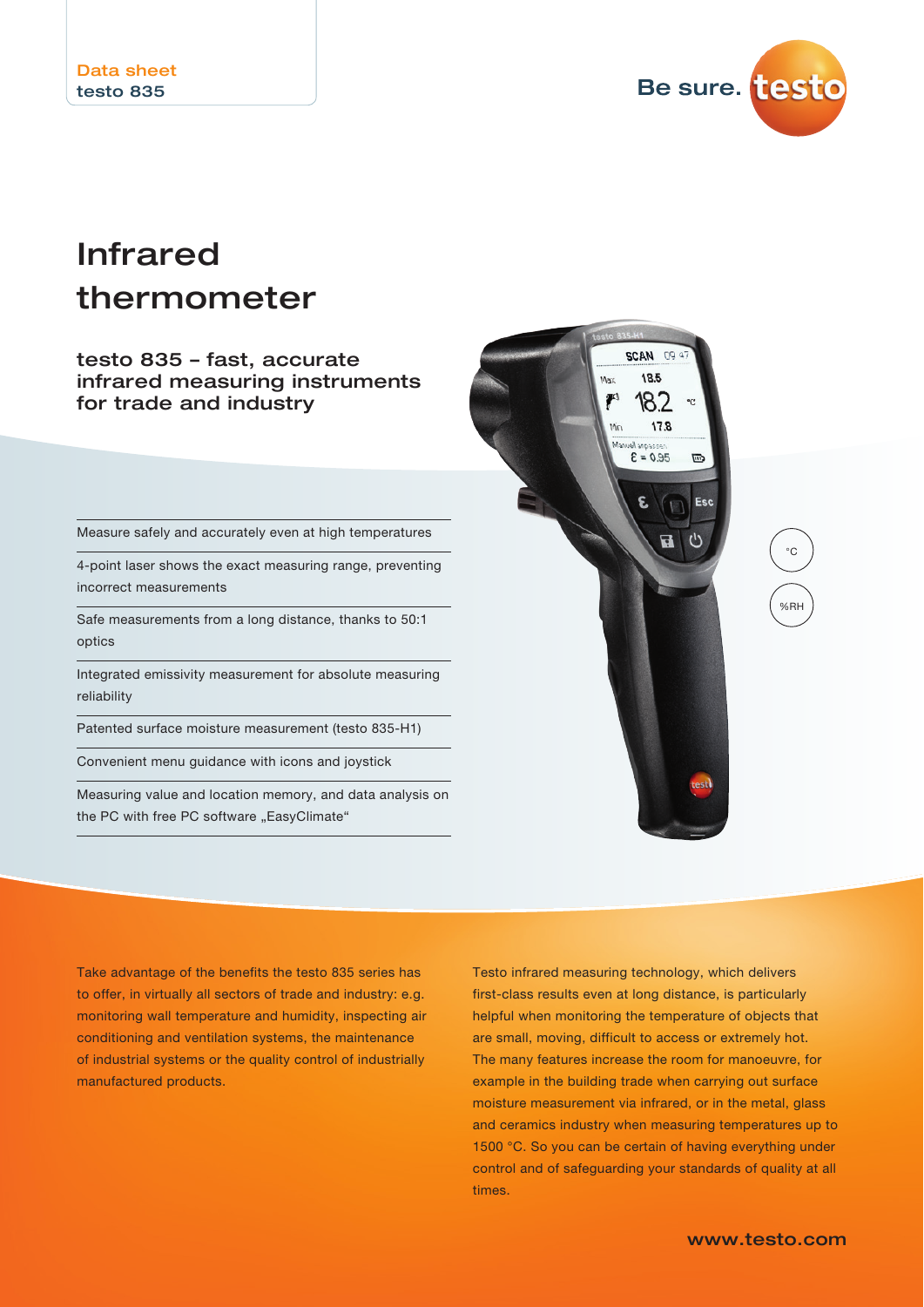

### Ordering data

testo 835-T1 Get started in the field of intelligent infrared measuring technology

Maximum safety and precision when measuring the temperature of smaller objects from a reasonable distance, e.g. monitoring wall temperature, troubleshooting in heating and air conditioning systems, or the quality control of industrially manufactured products.

testo 835-T2 The pro when it comes to high temperatures

Measure precise temperatures of up to 1500 °C from a safe distance thanks to its extended temperature measuring range, e.g. when monitoring product temperature in the glass, ceramics and metal industry.

#### testo 835-T1

testo 835-T1, infrared temperature measuring instrument, 4-point laser marking, measurement data administration, incl. free download of PC software, batteries and calibration protocol



Part no. 0560 8351

testo 835-H1 Special instrument with integrated humidity module

Use its unique, patented infrared surface moisture measurement feature to detect the risk of mould in building fabrics early enough, measure humidity or check the dew point distance, for example.

### testo 835-H1

testo 835-H1, infrared temperature measuring instrument, 4-point laser marking, measurement data administration, incl. free download of PC software, humidity module, batteries and calibration protocol





#### testo 835-T2

testo 835-T2, infrared high temperature measuring instrument, 4-point laser marking, measurement data administration, incl. free download of PC software, batteries and calibration protocol

Part no. 0560 8352

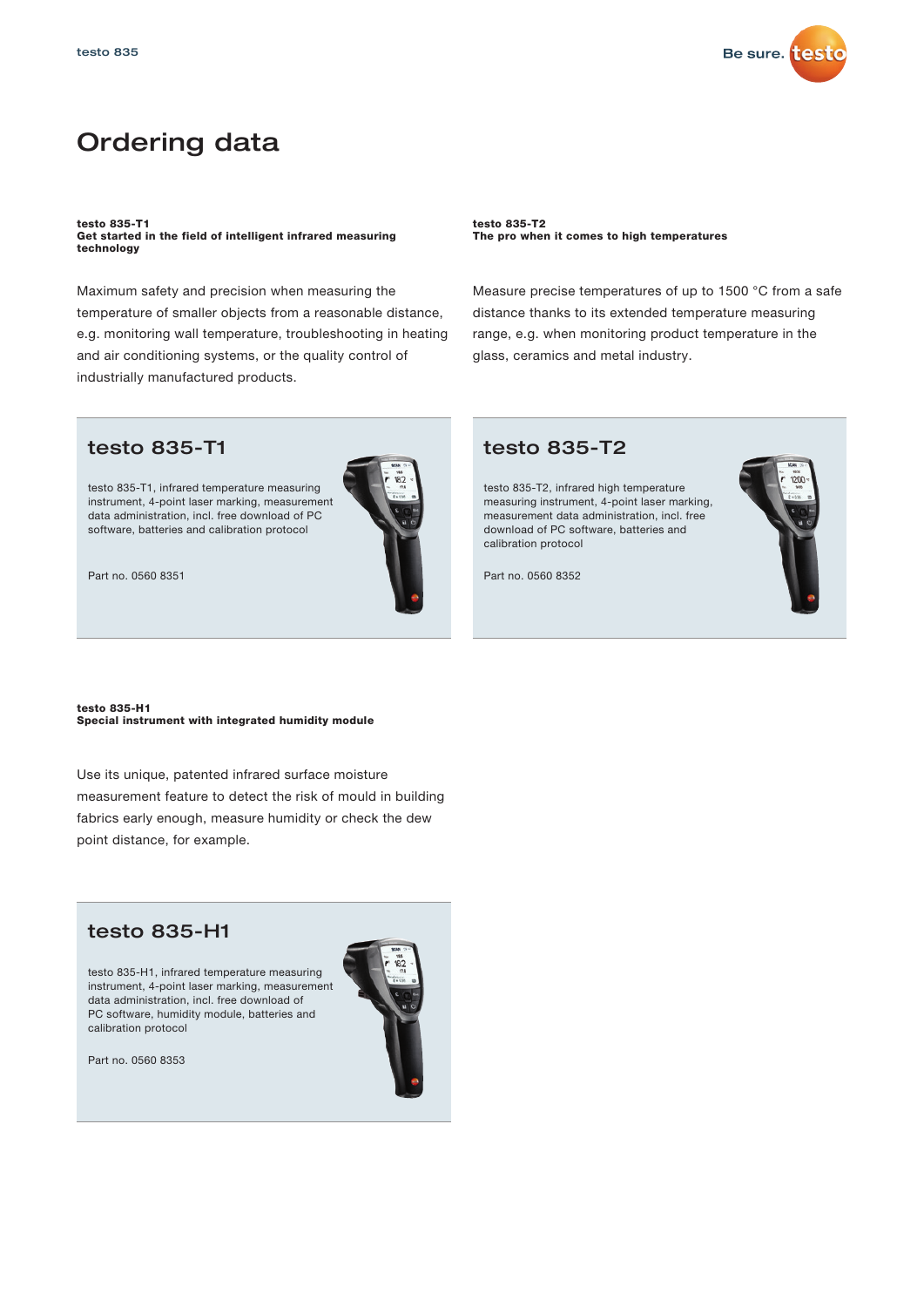

## Technical data

|                                       | testo 835-T1                                                                                                                               | testo 835-T2                                                | testo 835-H1                                                                                                                               |  |  |  |  |
|---------------------------------------|--------------------------------------------------------------------------------------------------------------------------------------------|-------------------------------------------------------------|--------------------------------------------------------------------------------------------------------------------------------------------|--|--|--|--|
| <b>Sensor type Infrared</b>           |                                                                                                                                            |                                                             |                                                                                                                                            |  |  |  |  |
| Optics                                | 50:1 (regarding the distance of 2.0 m to measuring object typically) + opening diameter of the sensor (24 mm)                              |                                                             |                                                                                                                                            |  |  |  |  |
| Meas. spot marking                    | 4 point laser                                                                                                                              |                                                             |                                                                                                                                            |  |  |  |  |
| Spectral range                        | 8 to 14 um                                                                                                                                 |                                                             |                                                                                                                                            |  |  |  |  |
| Measuring range                       | -30 to +600 °C                                                                                                                             | $-10$ to $+1500$ °C                                         | $-30$ to $+600$ °C                                                                                                                         |  |  |  |  |
| Accuracy<br>$±1$ digit                | $\pm 2.5$ °C (-30.0 to -20.1 °C)<br>$\pm$ 1,5 °C (-20,0 to -0,1 °C)<br>$\pm 1,0$ °C (+0,0 to +99,9 °C)<br>$±1\%$ of m.v. (remaining range) | $\pm 2.0$ °C or $\pm 1\%$ of m.v.                           | $\pm 2.5$ °C (-30.0 to -20.1 °C)<br>$\pm$ 1,5 °C (-20,0 to -0,1 °C)<br>$\pm 1,0$ °C (+0,0 to +99,9 °C)<br>$±1\%$ of m.v. (remaining range) |  |  |  |  |
| Resolution                            | 0.1 °C                                                                                                                                     | 0,1 °C (-10,0 to +999,9 °C)<br>1 °C (+1000,0 to +1500,0 °C) | 0.1 °C                                                                                                                                     |  |  |  |  |
| <b>Sensor type Type K (NiCr-Ni)</b>   |                                                                                                                                            |                                                             |                                                                                                                                            |  |  |  |  |
| Measuring range                       | $-50$ to $+600$ °C                                                                                                                         | $-50$ to $+1000$ °C                                         | $-50$ to $+600$ °C                                                                                                                         |  |  |  |  |
| Accuracy<br>$±1$ digit                | $\pm$ (-0.5 °C +0.5% of m.v.)                                                                                                              |                                                             |                                                                                                                                            |  |  |  |  |
| Resolution                            | 0.1 °C                                                                                                                                     |                                                             |                                                                                                                                            |  |  |  |  |
| Sensor type Testo humid. sensor, cap. |                                                                                                                                            |                                                             |                                                                                                                                            |  |  |  |  |
| Measuring range                       | 0 to 100 %RH<br>÷                                                                                                                          |                                                             |                                                                                                                                            |  |  |  |  |
| Accuracy<br>$±1$ digit                |                                                                                                                                            |                                                             | $±2$ %RH<br>$\pm 0.5~^\circ\mathrm{C}$                                                                                                     |  |  |  |  |
| Resolution                            |                                                                                                                                            | 0.1 °C<br>0.1 %RH<br>$0.1$ °Ctd                             |                                                                                                                                            |  |  |  |  |
|                                       |                                                                                                                                            |                                                             |                                                                                                                                            |  |  |  |  |
| General technical data                |                                                                                                                                            |                                                             |                                                                                                                                            |  |  |  |  |
| Emissivity                            |                                                                                                                                            | 0.10 to 1.00 (steps 0.01)                                   |                                                                                                                                            |  |  |  |  |
| Emissivity table                      |                                                                                                                                            | 20 values storable                                          |                                                                                                                                            |  |  |  |  |
| Laser spot                            | On $/$ off                                                                                                                                 |                                                             |                                                                                                                                            |  |  |  |  |
| Memory                                | 200 values storable                                                                                                                        |                                                             |                                                                                                                                            |  |  |  |  |
| Alarm (upper/lower                    | IR temperature. TC temperature                                                                                                             |                                                             |                                                                                                                                            |  |  |  |  |

| - - - - -<br>limit)                                                        |                                                                                          |
|----------------------------------------------------------------------------|------------------------------------------------------------------------------------------|
| Alarm signal                                                               | audible, optical                                                                         |
| Operating temperature                                                      | -20 to +50 $^{\circ}$ C                                                                  |
| Storage temperature                                                        | -30 to +50 $^{\circ}$ C                                                                  |
| Housing material                                                           | $ABS + PC$                                                                               |
| <b>Dimensions</b>                                                          | 193 x 166 x 63 mm                                                                        |
| Weight                                                                     | 514g                                                                                     |
| Battery type                                                               | 3 batteries Type AA (or USB operating with PC-Software)                                  |
| <b>Battery life</b>                                                        | 25 h (typical 25°C without laser and backlight)<br>10 h (typical 25°C without backlight) |
| Display                                                                    | Dot matrix                                                                               |
| Auto-Off (disabled<br>for continuous<br>measurement and<br>USB connection) | Backlight: 30 s<br>Instrument: 120 s                                                     |
| Standards                                                                  | EN 61326-1:2006                                                                          |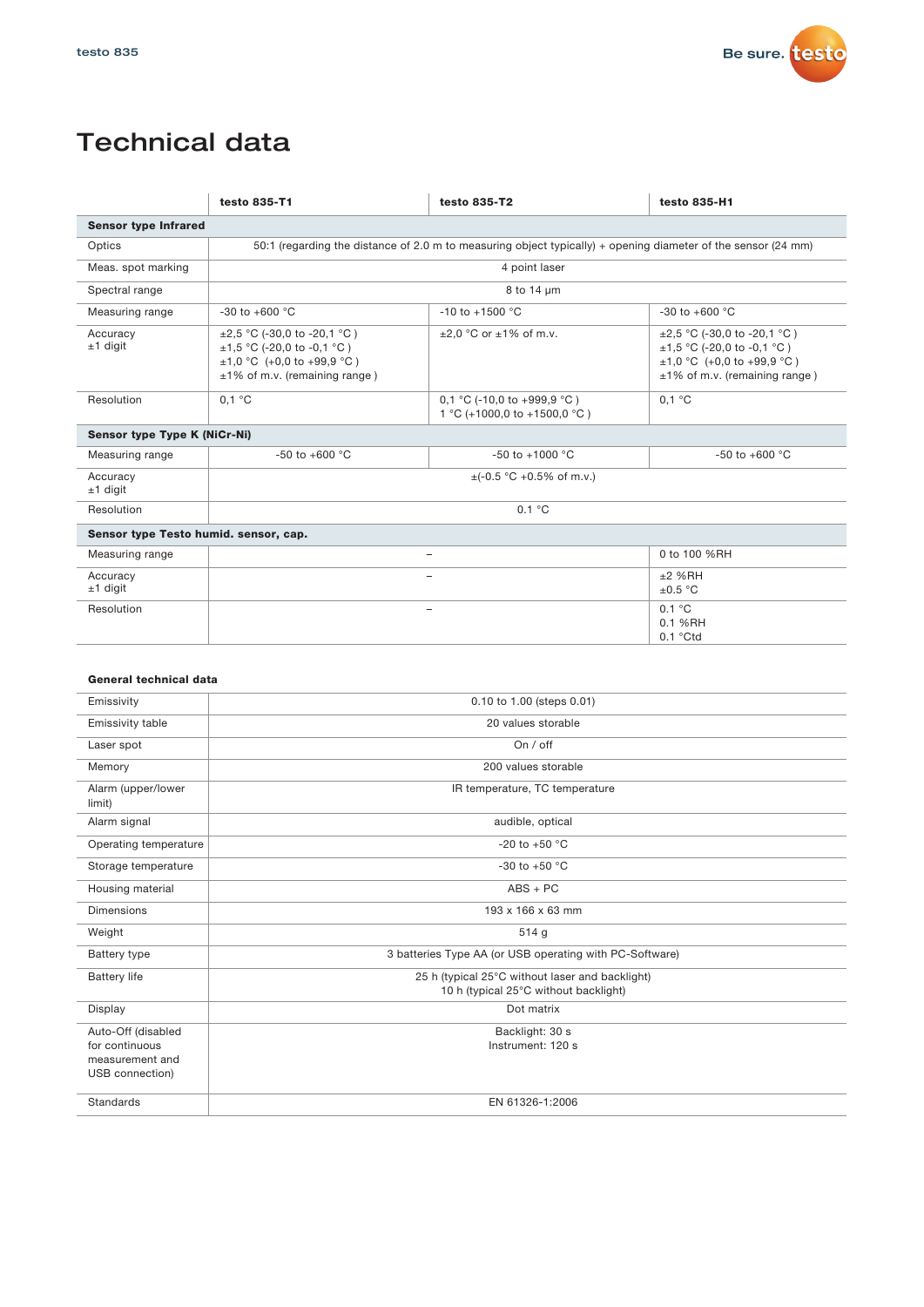

## Accessories

| <b>Accessories</b>                                                                                                                    | Part no.  |
|---------------------------------------------------------------------------------------------------------------------------------------|-----------|
| <b>Bracket</b>                                                                                                                        | 0440 0950 |
| USB connection cable instrument to PC                                                                                                 | 0449 0047 |
| Adhesive tape, e.g. for reflective surfaces (roll, L.: 10 m, W.: 25 mm)                                                               | 0554 0051 |
| Silicone heat paste (14g), Tmax = $+260^{\circ}$ C                                                                                    | 0554 0004 |
| ISO calibration certificate/temperature; infrared thermometer; calibration points +60 $\degree$ C; +120 $\degree$ C; +180 $\degree$ C | 0520 0002 |
| ISO calibration certificate/temperature; infrared thermometers, calibration points -18 $^{\circ}$ C, 0 $^{\circ}$ C, +60 $^{\circ}$ C | 0520 0401 |
| ISO calibration certificate/temperature; meas. instr. with air/immersion probe; cal. points 0°C; +150°C; +300°C                       | 0520 0021 |
| Service case for measuring instrument, probe and accessories, dimensions 454 x 316 x 111 mm                                           | 0516 8451 |
| PC software "EasyClimate" for downloading from www.testo.com/download                                                                 |           |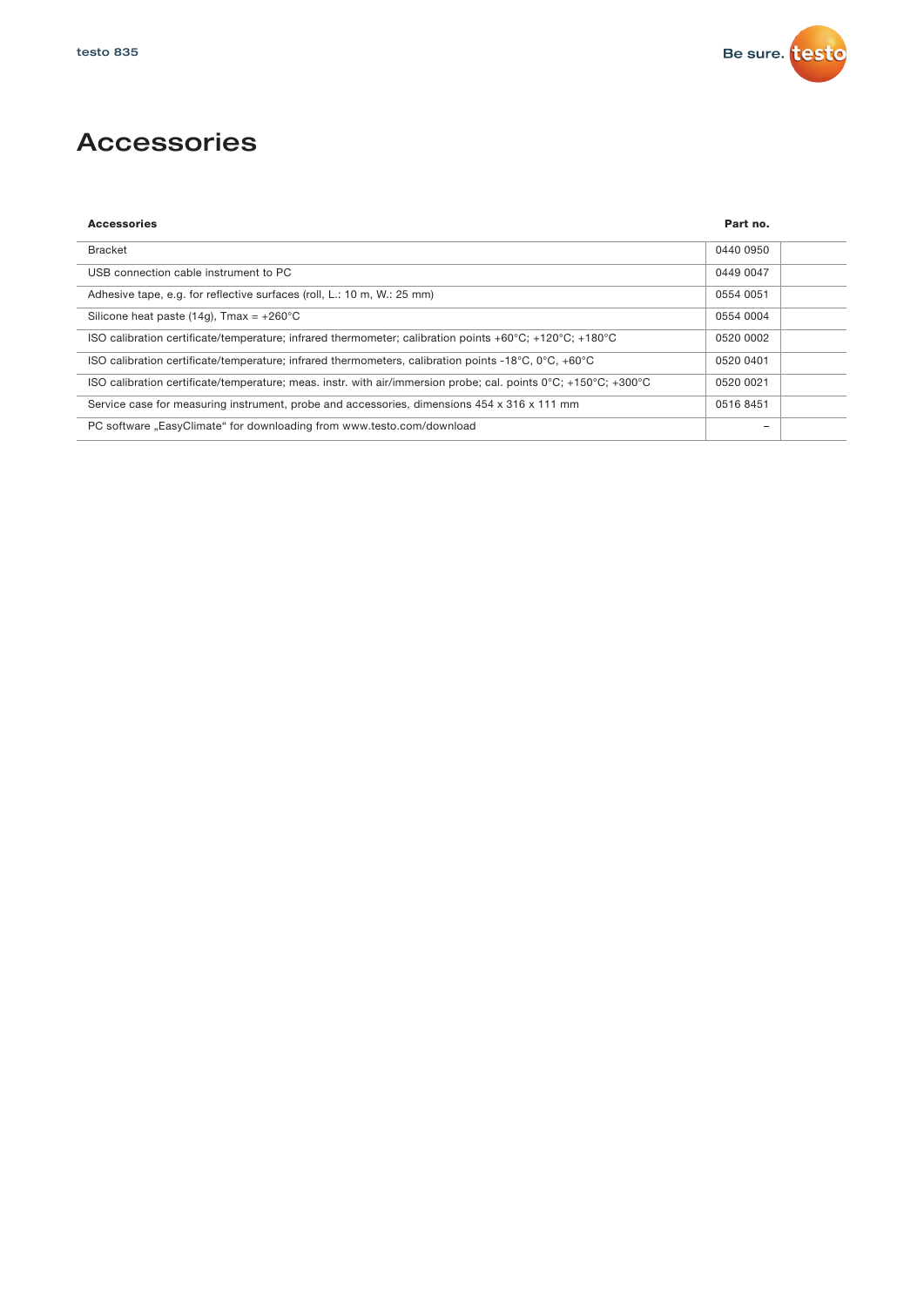

### Information on contact measurement

- Observe the minimum penetration depth for immersion/penetration probes: 10x probe diameter
- Avoid using in aggressive acids or alkalis

#### Measuring range, distance

Depending on the distance of the measuring instrument from the measurement object, a specific measuring range is recorded.

#### Measuring lens (ratio of distance : measuring range)

In italics = laser

Not in italics = measuring range



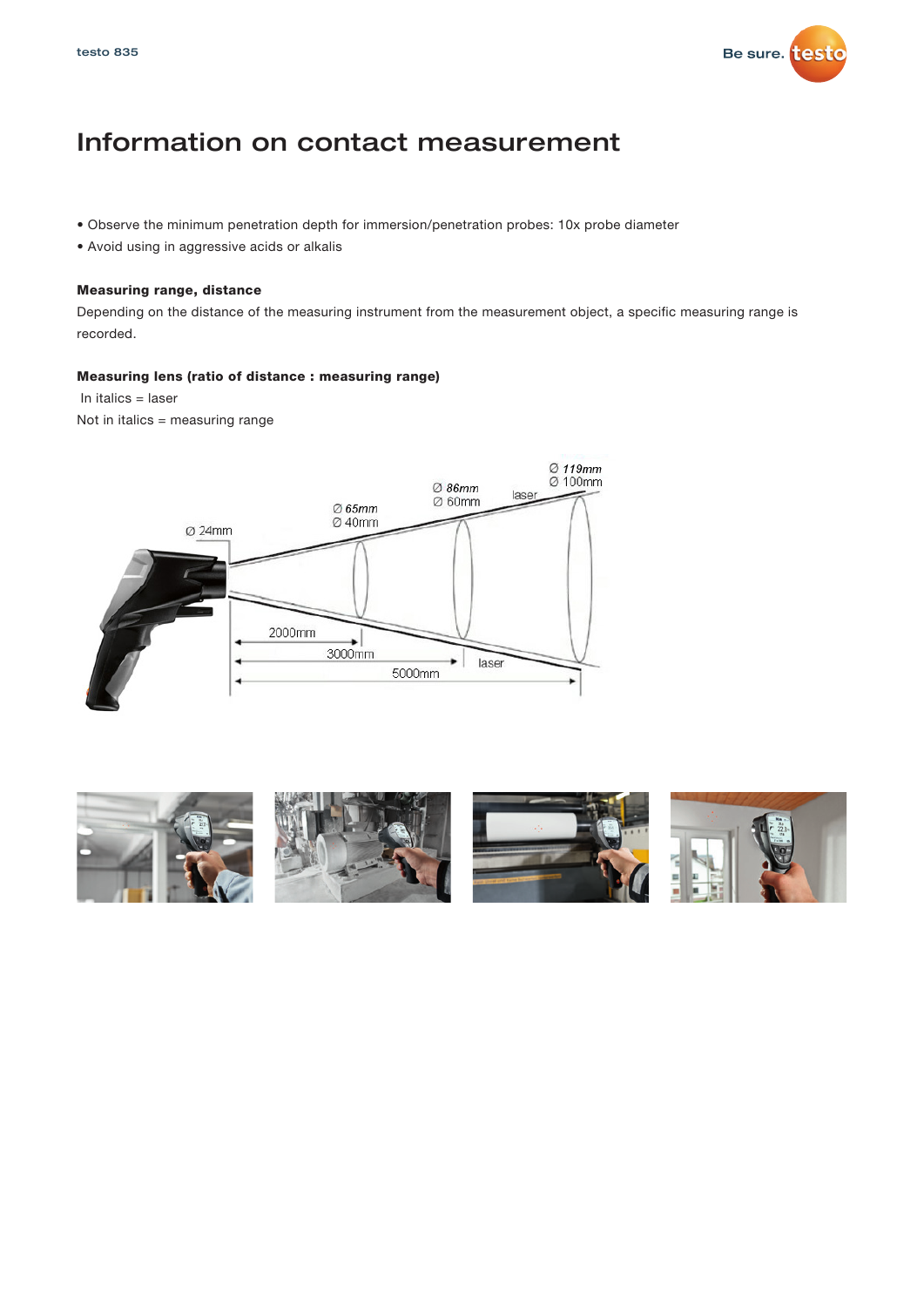

## Probes

| <b>Probe type</b><br><b>Dimensions</b><br>Probe shaft/probe shaft tip                                                                                                                    |                                                                                                                                                                                                                  | <b>Measuring</b><br>range | <b>Accuracy</b>       | $t_{gg}$        | Part no.  |
|------------------------------------------------------------------------------------------------------------------------------------------------------------------------------------------|------------------------------------------------------------------------------------------------------------------------------------------------------------------------------------------------------------------|---------------------------|-----------------------|-----------------|-----------|
| Air probes                                                                                                                                                                               |                                                                                                                                                                                                                  |                           |                       |                 |           |
| Robust air probe, T/C Type K,<br>Fixed cable 1.2 m                                                                                                                                       | 115 mm<br>«Iе<br>um<br>Ø4mm                                                                                                                                                                                      | -60 to +400 $^{\circ}$ C  | Class 2 <sup>1)</sup> | 200 s           | 0602 1793 |
| Immers./penetr.probes                                                                                                                                                                    |                                                                                                                                                                                                                  |                           |                       |                 |           |
| Efficient and fast-action immersion<br>probe, waterproof, TC Type K,<br>Fixed cable 1.2 m                                                                                                | Ø 1.5 mm<br>300 mm<br>ню                                                                                                                                                                                         | -60 to +1000 $^{\circ}$ C | Class 1 <sup>1</sup>  | 2s              | 0602 0593 |
| Fast-action, waterproof immersion/<br>penetration probe, TC Type K,<br>Fixed cable 1.2 m                                                                                                 | 60 mm<br>14 mm<br>$\blacksquare$<br>11111<br>$Ø5$ mm<br>Ø 1.5 mm                                                                                                                                                 | -60 to +800 $^{\circ}$ C  | Class $11$            | 3 <sub>s</sub>  | 0602 2693 |
| Immersion tip, flexible, TC Type K                                                                                                                                                       | <b>SILLER</b><br>Ø 1.5 mm<br>500 mm                                                                                                                                                                              | $-200$ to<br>$+1000 °C$   | Class 1 <sup>1</sup>  | 5s              | 0602 5792 |
| Waterproof immersion/penetration<br>probe, TC Type K, Fixed cable<br>1.2 <sub>m</sub>                                                                                                    | 114 mm<br>50 mm<br>$\blacksquare$<br><b>FITTE</b><br>$Ø5$ mm<br>Ø 3.7 mm                                                                                                                                         | -60 to +400 $^{\circ}$ C  | Class $21$            | 7 <sub>s</sub>  | 0602 1293 |
| <b>Surface probes</b>                                                                                                                                                                    |                                                                                                                                                                                                                  |                           |                       |                 |           |
| Fast-action surface probe with<br>sprung thermocouple strip, also<br>for uneven surfaces, measurement<br>range short-term to +500°C, TC<br>Type K, Fixed cable 1.2 m                     | 115 mm<br>4O<br>$-$<br><b>TILL</b><br>$\frac{1}{2} \left( \frac{1}{2} \right) \left( \frac{1}{2} \right) \left( \frac{1}{2} \right) \left( \frac{1}{2} \right) \left( \frac{1}{2} \right)$<br>$Ø5$ mm<br>Ø 12 mm | -60 to +300 $^{\circ}$ C  | Class 2 <sup>1)</sup> | 3 <sub>s</sub>  | 0602 0393 |
| Fast-reaction paddle surface<br>probe, for measurements in<br>inaccessible places, e.g. narrow<br>apertures and slots, TC Type K,<br>Fixed cable                                         | 145 mm<br>40 mm<br>ĸе<br>Ø8mm                                                                                                                                                                                    | 0 to $+300 °C$            | Class $21$            | 5s              | 0602 0193 |
| Waterproof surface probe with<br>widened measurement tip for flat<br>surfaces, T/C Type K, Fixed cable<br>1.2 <sub>m</sub>                                                               | 115 mm<br>$\blacksquare$<br>Ø6mm<br>$Ø5$ mm                                                                                                                                                                      | -60 to +400 $^{\circ}$ C  | Class $21$            | 30 <sub>s</sub> | 0602 1993 |
| Fast-action surface probe with<br>sprung thermocouple strip,<br>bent, also for uneven surfaces,<br>measurement range short-term to<br>+500°C, TC Type K, Fixed cable<br>1.2 <sub>m</sub> | 80 mm<br>50 mm<br>$Ø5$ mm<br>Ø 12 mm                                                                                                                                                                             | -60 to +300 °C            | Class 2 <sup>1)</sup> | 3 <sub>s</sub>  | 0602 0993 |
| Efficient, waterproof surface<br>probe with small measurement<br>head for flat surfaces,<br>TC Type K, Fixed cable 1.2 m                                                                 | 150 mm<br>베어<br>Ø 2.5 mm<br>Ø4mm                                                                                                                                                                                 | -60 to +1000 °C           | Class 1 <sup>1)</sup> | 20 <sub>s</sub> | 0602 0693 |

1) According to norm EN 60751, the accuracy of Classes 1 / 2 refers to -40 to +1000/+1200 °C.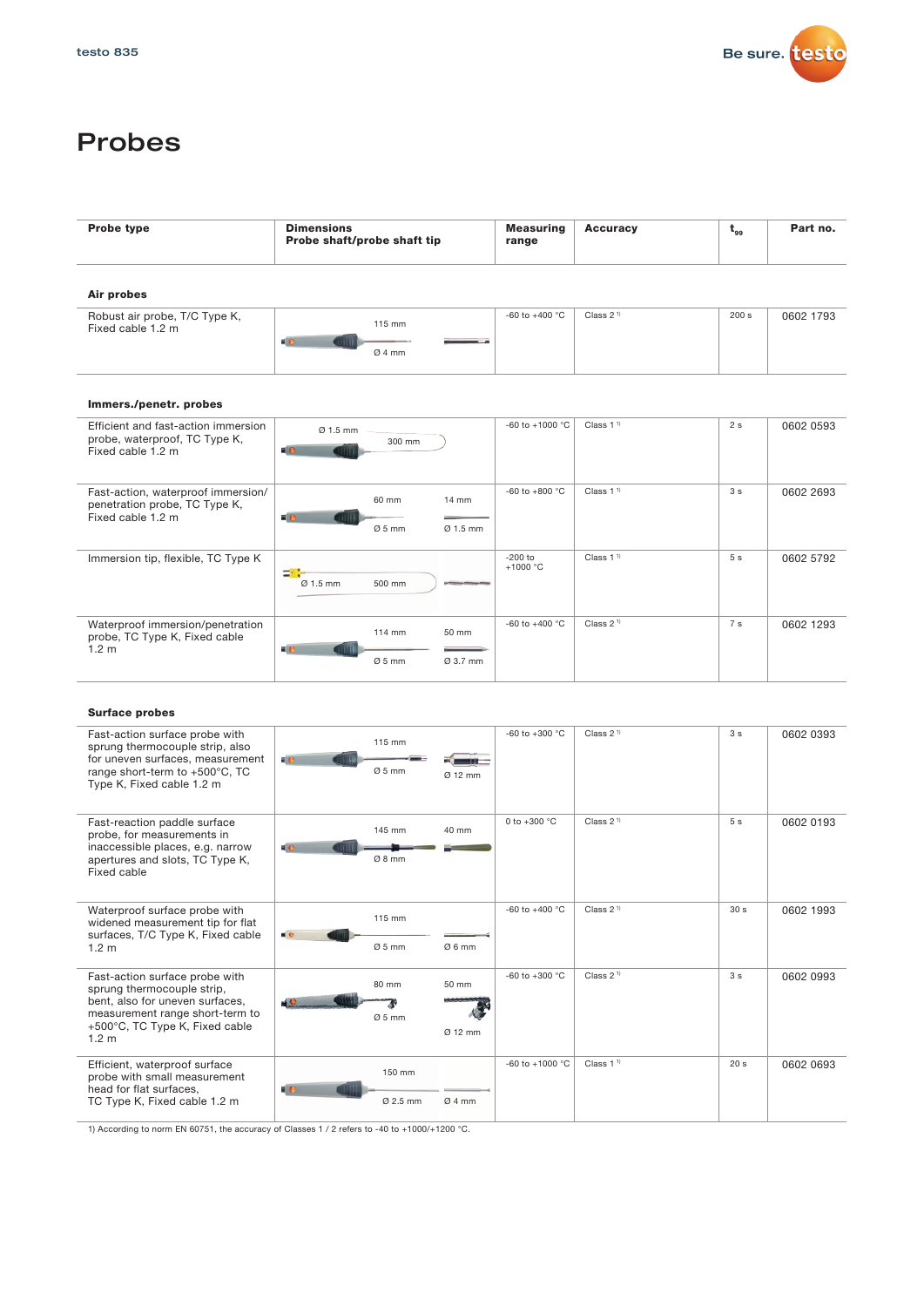

## Probes

| <b>Probe type</b>                                                                                                                                                                                   | <b>Dimensions</b><br>Probe shaft/probe shaft tip | <b>Measuring</b><br>range | <b>Accuracy</b>       | $t_{gg}$        | Part no.  |
|-----------------------------------------------------------------------------------------------------------------------------------------------------------------------------------------------------|--------------------------------------------------|---------------------------|-----------------------|-----------------|-----------|
| <b>Surface probes</b>                                                                                                                                                                               |                                                  |                           |                       |                 |           |
| Flat head surface probe with<br>telescopic handle max. 680 mm for<br>measurements at hard-to-access<br>points, TC Type K, Fixed cable 1.6<br>m (correspondingly shorter when<br>telescope extended) | 985 ±5 mm<br>$12 \text{ mm}$<br>Ø 25 mm          | -50 to +250 °C            | Class 2 <sup>1)</sup> | 3 <sub>s</sub>  | 0602 2394 |
| Magnetic probe, adhesive force<br>approx. 20 N, with magnets, for<br>measurements on metal surfaces.<br>TC Type K, Fixed cable 1.6 m                                                                | 35 mm<br>Ø 20 mm                                 | -50 to +170 °C            | Class 2 <sup>1)</sup> |                 | 0602 4792 |
| Magnetic probe, adhesive force<br>approx. 10 N, with magnets, for<br>higher temp., for measurements on<br>metal surfaces, TC Type K, Fixed<br>cable 1.6 m                                           | 75 mm<br>Ø 21 mm                                 | -50 to +400 $^{\circ}$ C  | Class 2 <sup>1)</sup> |                 | 0602 4892 |
| Pipe wrap probe with velcro strip;<br>for temperature measurement on<br>pipes with diameter up to max. 120<br>mm; Tmax. +120 °C; TC Type K,<br>Fixed cable 1.5 m                                    | 395 mm<br>20 mm<br>п                             | -50 to +120 $^{\circ}$ C  | Class $11$            | 90 <sub>s</sub> | 0628 0020 |
| Pipe wrap probe for pipe diameter<br>5 to 65 mm, with exchangeable<br>measuring head. Meas. range<br>short-term up to +280 °C, TC Type<br>K. Fixed cable 1.2 m                                      |                                                  | -60 to +130 $^{\circ}$ C  | Class $21$            | 5 <sub>s</sub>  | 0602 4592 |
| Spare meas. head for pipe wrap<br>probe, TC Type K                                                                                                                                                  | 35 mm<br>$15 \text{ mm}$                         | -60 to +130 $^{\circ}$ C  | Class 2 <sup>1)</sup> | 5 <sub>s</sub>  | 0602 0092 |
| Clamp probe for measurements on<br>pipes, pipe diameter 15 to 25 mm<br>(max. 1"), meas. range short-term<br>up to +130°C, TC Type K, Fixed<br>cable 1.2 m                                           |                                                  | -50 to +100 $^{\circ}$ C  | Class $21$            | 5 <sub>s</sub>  | 0602 4692 |
|                                                                                                                                                                                                     |                                                  |                           |                       |                 |           |

#### Food probes

| Waterproof food probe made of<br>stainless steel (IP65), TC Type K,<br>Fixed cable 1.2 m | 125 mm   | 30 mm    | -60 to +400 °C | Class $21$ | / s | 0602 2292 |
|------------------------------------------------------------------------------------------|----------|----------|----------------|------------|-----|-----------|
|                                                                                          | $Ø$ 4 mm | Ø 3.2 mm |                |            |     |           |

1) According to norm EN 60751, the accuracy of Classes 1 / 2 refers to -40 to +1000/+1200 °C.